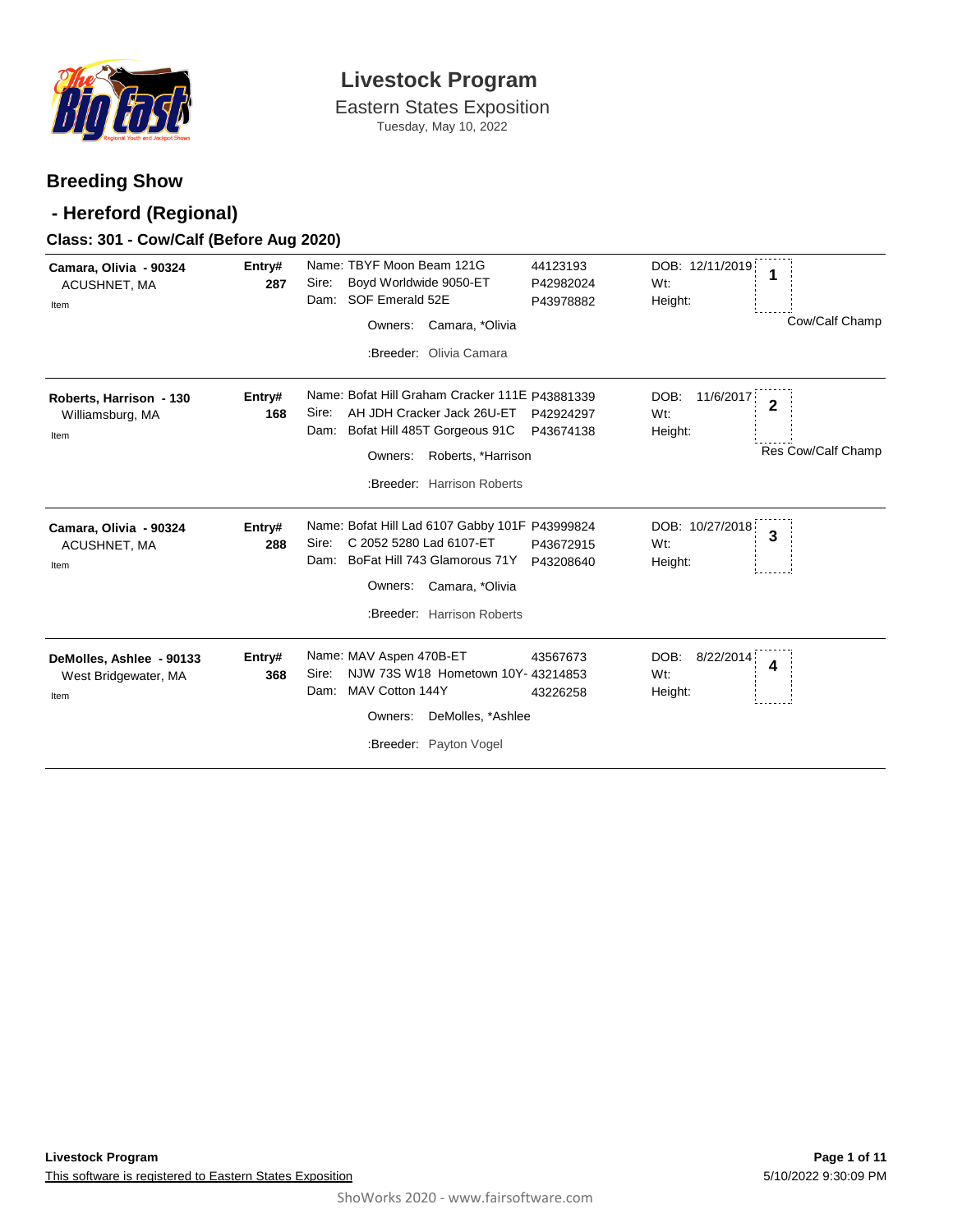

Eastern States Exposition

Tuesday, May 10, 2022

### **Class: 308 - Winter Calf (Nov-Dec 2021)**

| Camara, Olivia - 90324<br>ACUSHNET, MA<br>Item             | Entry#<br>281 | Name: TBYF Star Dust 111J<br>Sire:<br>Showtime Flash 509-ET<br>Dam: TBYF Moon Beam 121G<br>Owners: Camara, *Olivia<br>:Breeder: Olivia Camara                                                | P44321452<br>P43622184<br>44123193 | DOB: 11/20/2021<br>1<br>Wt:<br>Height:<br>Sr Calf Champ                  |
|------------------------------------------------------------|---------------|----------------------------------------------------------------------------------------------------------------------------------------------------------------------------------------------|------------------------------------|--------------------------------------------------------------------------|
| Roberts, Harrison - 130<br>Williamsburg, MA<br>Item        | Entry#<br>169 | Name: Bofat Hill 2296 Rosie 112J-ET<br>Sire:<br>UPS Sensation 2296-ET<br>Dam: WR Miss Rosie 44<br>Owners: Roberts, *Harrison<br>:Breeder: Harrison Roberts                                   | P44329145<br>43311175<br>P42962234 | DOB: 11/14/2021<br>$\overline{2}$<br>Wt:<br>Height:<br>Res Sr Calf Champ |
| Roberts, Harrison - 130<br>Williamsburg, MA<br>Item        | Entry#<br>170 | Name: Bofat Hill Lucky Seven-ET<br>Sire:<br>CHEZ Pugh Hara Logic 8815F-E P43964617<br>Dam: RJL LCC Miss Poker Face 5C-E P43616064<br>Owners: Roberts, *Harrison<br>:Breeder: Rhett Lowderman | P44328486                          | DOB: 11/20/2021<br>3<br>Wt:<br>Height:                                   |
| DeMolles, Ashlee - 90133<br>West Bridgewater, MA<br>Item   | Entry#<br>371 | Name: Shadi Oak Miss Avalon 27J<br><b>UPS Sensation 2296</b><br>Sire:<br>Dam: MAV Aspen 470B-ET<br>Owners: DeMolles, *Ashlee<br>:Breeder: Ashlee DeMolles                                    | 43311175<br>43567673               | DOB: 12/27/2021<br>4<br>Wt:<br>Height:                                   |
| DeMolles, Brittany - 90051<br>West Bridgewater, MA<br>Item | Entry#<br>359 | Name: Shadi Oak Miss Venus 112J<br>BoFat Hill 17Y Diego 22F<br>Sire:<br>Dam: Carter Miss Vivian 91E<br>DeMolles, *Brittany<br>Owners:<br>:Breeder: Brittany DeMolles                         | 44338702<br>43954503<br>43840879   | DOB: 11/21/2021<br>5<br>Wt:<br>Height:                                   |
| <b>Adkins, AJ - 90443</b><br>Terryville, CT<br>Item        | Entry#<br>375 | Name: CAL LCC E33 Felicia 1223<br>Go King E33<br>Sire:<br>Dam: MF 5C Felicia Tide806F<br>Owners: Adkins, *AJ<br>:Breeder: Cody & Abby Lowderman                                              | 44333815<br>P43796790<br>43935115  | DOB: 11/18/2021<br>6<br>Wt:<br>Height:                                   |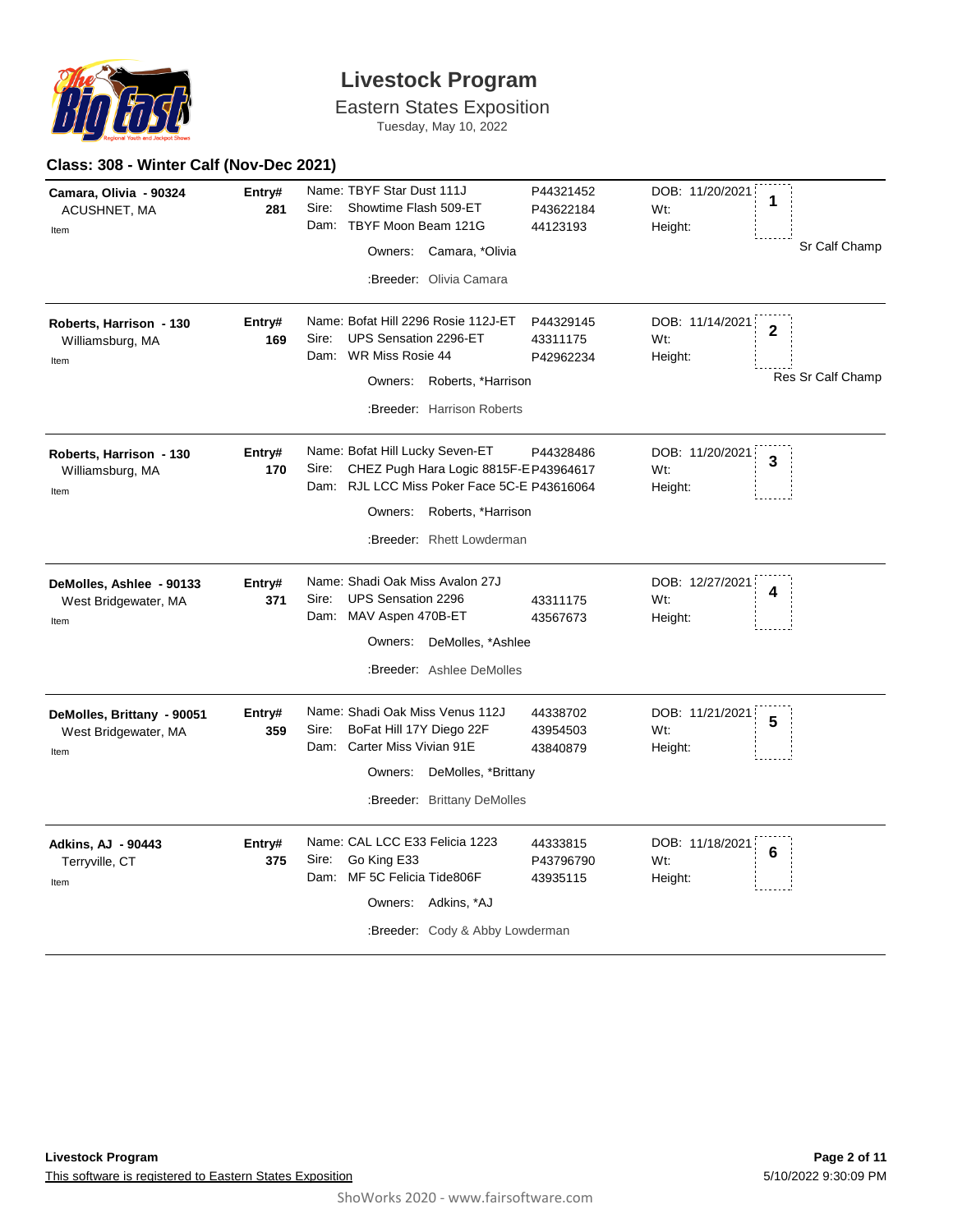

Eastern States Exposition Tuesday, May 10, 2022

### **Class: 309 - Sr Heifer Calf (Aug-Oct 2021)**

| Hanecak, Mac - 90452 | Entrv# | Name: LCC 6026 Front N Center 96J-E 44328657 |           | DOB: 10/20/2021 1 |  |
|----------------------|--------|----------------------------------------------|-----------|-------------------|--|
| Terryville, CT       | 423    | Sire: H FHF Authority 6026-ET                | P43720811 | Wt:               |  |
| Item                 |        | Dam: JB Remetee 213                          | P43056323 | Height:           |  |
|                      |        | Owners: Hanecak. *Mac                        |           |                   |  |
|                      |        | :Breeder: Lowderman Cattle Co                |           |                   |  |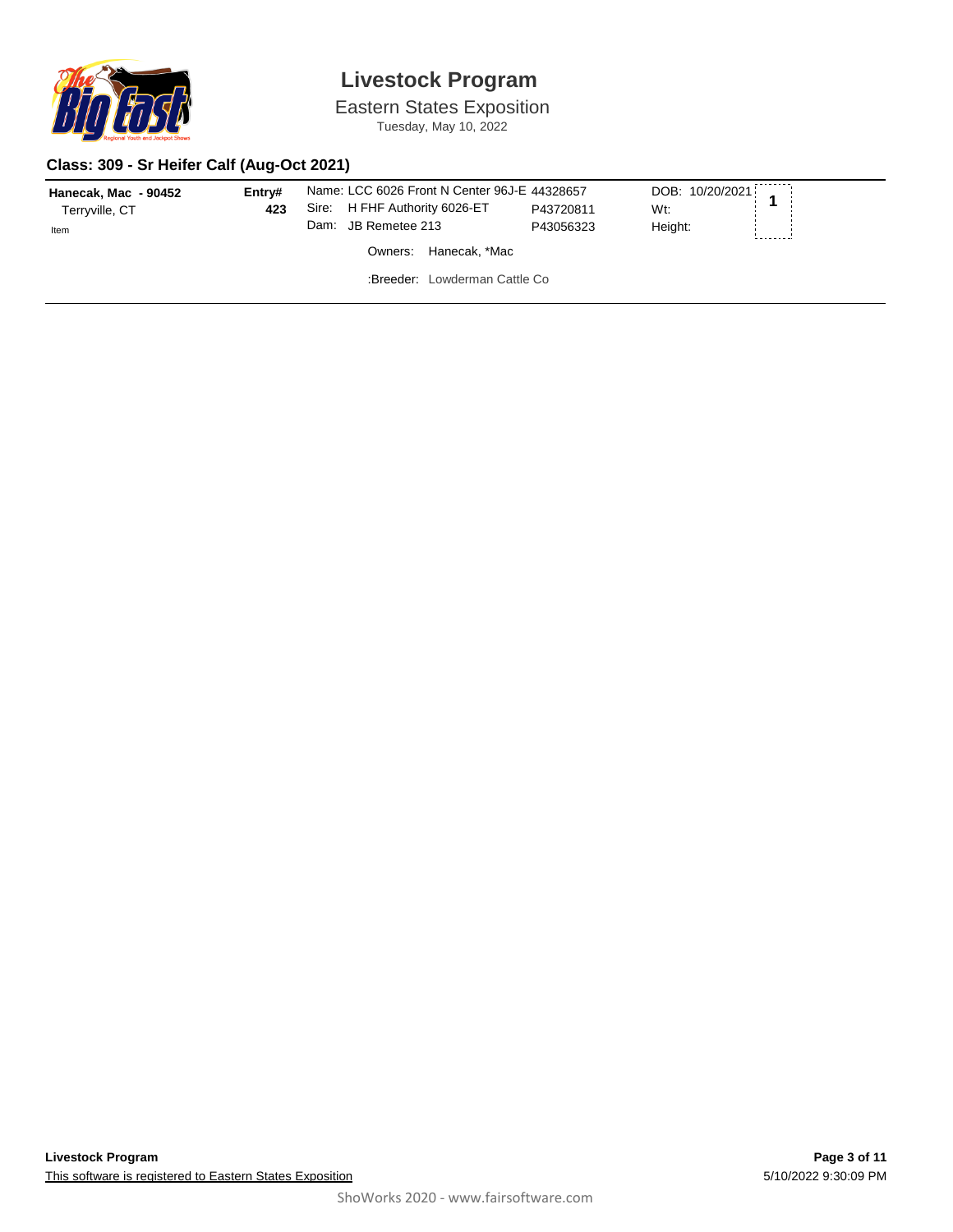

Eastern States Exposition Tuesday, May 10, 2022

#### **Class: 312 - Late Smr Yrlg (Jun16-Jul 2021)**

| Roberts, Harrison - 130<br>Williamsburg, MA<br>Item | Entry#<br>171 | Name: Bofat Hill 7850 Cassie 71J<br>UPS Mighty 7850-ET<br>Sire:<br>TDF Cassandra 1933-ET<br>Dam: |                            | 44329144<br>43872790<br>44049530 | DOB:<br>$7/5/2021$ 1<br>Wt:<br>Height: |                  |
|-----------------------------------------------------|---------------|--------------------------------------------------------------------------------------------------|----------------------------|----------------------------------|----------------------------------------|------------------|
|                                                     |               | Owners:                                                                                          | Roberts, *Harrison         |                                  |                                        | Res Summer Champ |
|                                                     |               |                                                                                                  | :Breeder: Harrison Roberts |                                  |                                        |                  |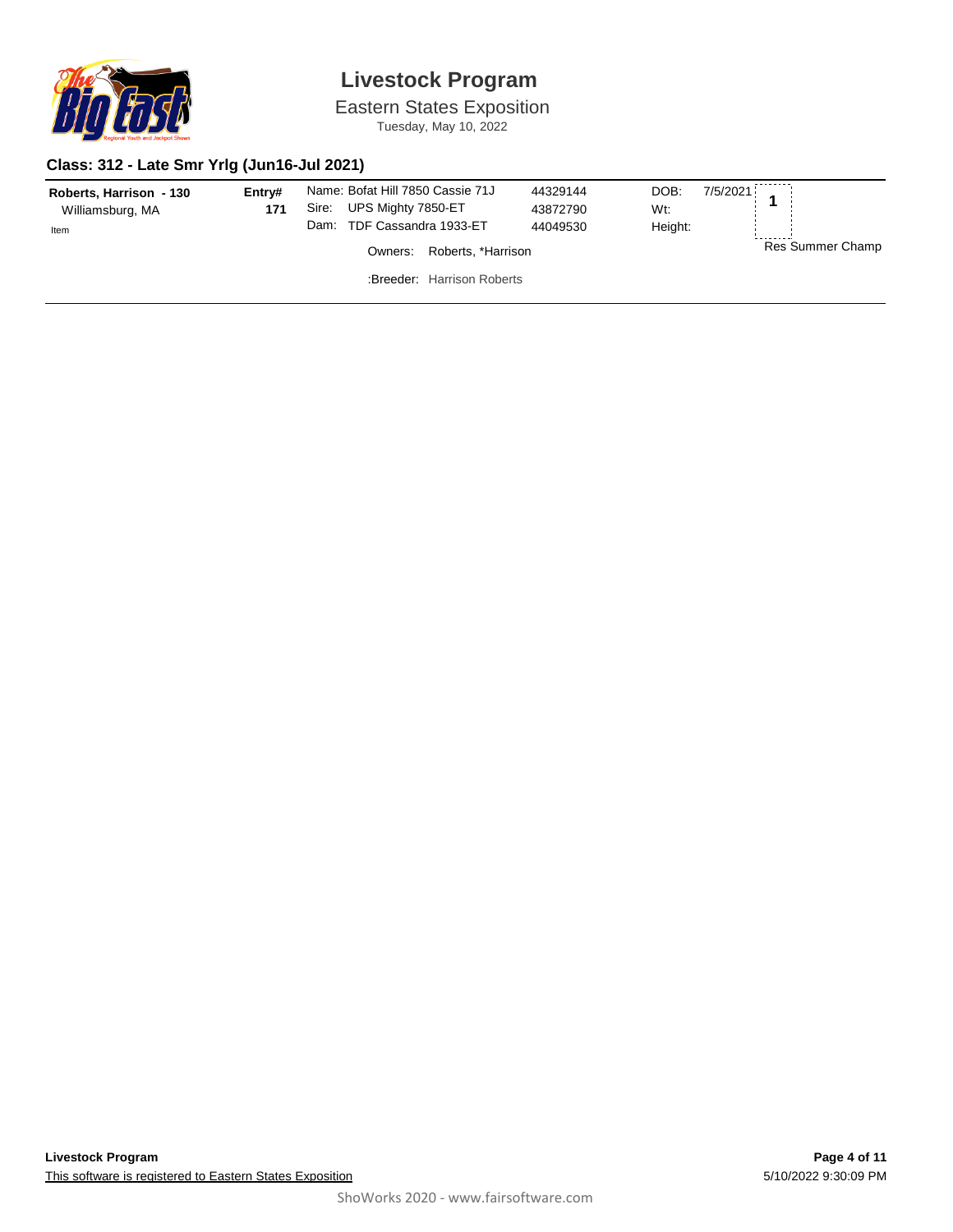

Eastern States Exposition Tuesday, May 10, 2022

### **Class: 313 - Early Smr Yrlg (May-Jun15 2021)**

| Perkins, Morgyn - 90321<br>North Stonington, CT<br>Item | Entry#<br>343 | Name: FDF 6964 5612 Mila 01J<br>Sire:<br>Dam:<br>Perkins, *Morgyn<br>Owners:<br>:Breeder:                                                                 |                                     | DOB:<br>5/10/2021<br>1<br>Wt:<br>Height:             | Summer Champ |
|---------------------------------------------------------|---------------|-----------------------------------------------------------------------------------------------------------------------------------------------------------|-------------------------------------|------------------------------------------------------|--------------|
| Pepin, Kurtis - 5598<br>Goshen, CT<br>Item              | Entry#<br>108 | Name: Pepin 702E Judy 122J<br>Pepin 028X Sentinal 702E<br>Sire:<br>Pepin Josie 230Z<br>Dam:<br>Pepin, *Kurtis<br>Owners:<br>:Breeder: Kurtis Pepin        | 44342308<br>43772143<br>43377639    | DOB:<br>5/4/2021<br>$\overline{2}$<br>Wt:<br>Height: |              |
| Skuza, Henry - 90345<br>Millbrook, NY<br>Item           | Entry#<br>50  | Name: JDS Extravagance J12<br>SHR 5064 Revenge 9042 ET<br>Sire:<br><b>HCC Delillia G21</b><br>Dam:<br>Skuza, *Henry<br>Owners:<br>:Breeder: JDS Herefords | P44249570<br>P44059081<br>P44070104 | DOB:<br>5/3/2021<br>$\mathbf{3}$<br>Wt:<br>Height:   |              |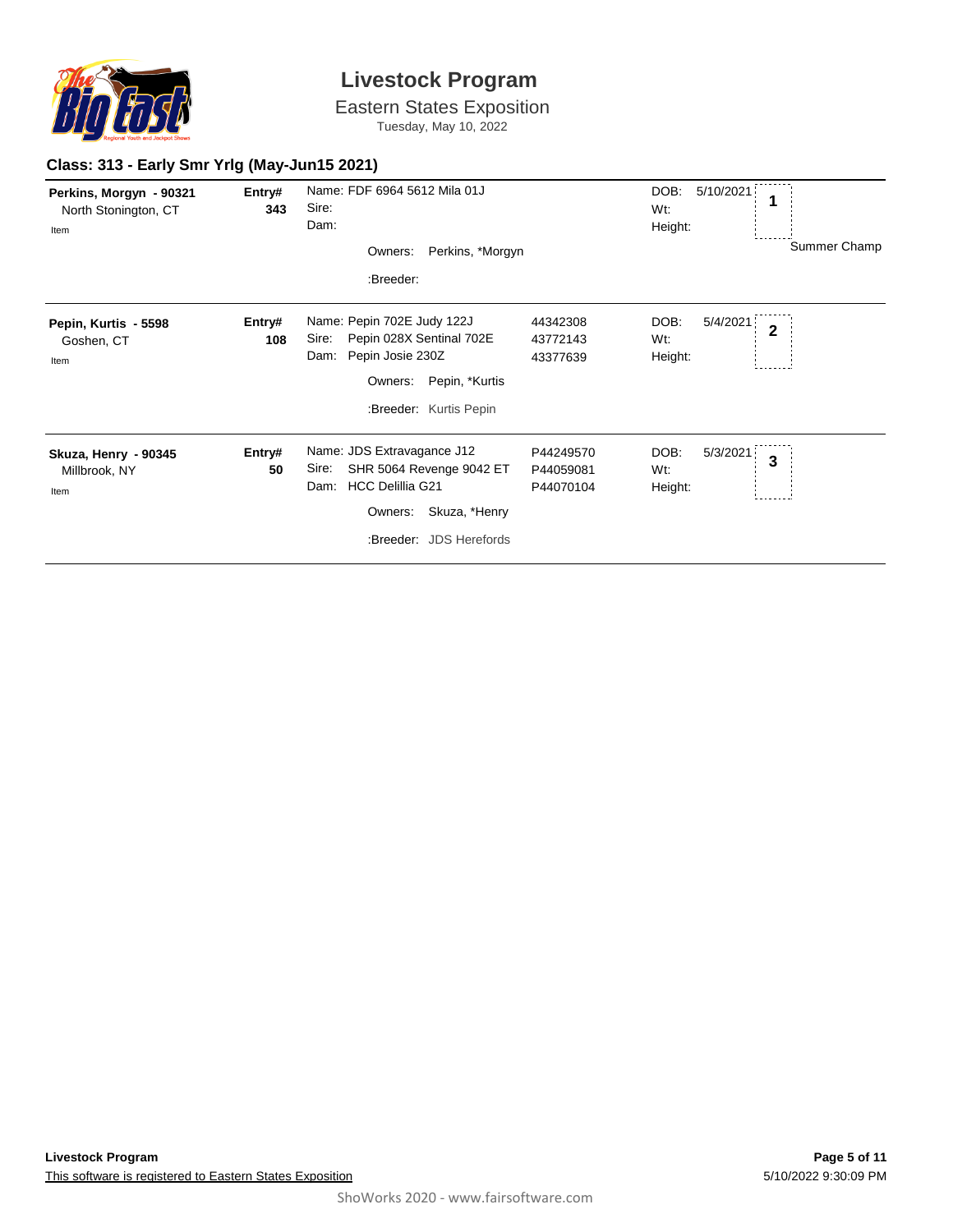

Eastern States Exposition

Tuesday, May 10, 2022

### **Class: 316 - Spring Yearling (Mar-Apr 2021)**

| Billing, Abigail - 90229<br>Newton, Nj<br>Item             | Entry#<br>377 | Name: GP Audacity 88X T31 327J-ET<br>NJW 98S R117 Ribeye 88X-ET 43094146<br>Sire:<br>Dam: STC Loaded Lady 31<br>Owners: Billing, *Abigail<br>:Breeder: Abigail Billing | P44318561<br>P42848126             | DOB: 4/24/2021<br>1<br>Wt:<br>Height:                          | Spring Champ     |
|------------------------------------------------------------|---------------|------------------------------------------------------------------------------------------------------------------------------------------------------------------------|------------------------------------|----------------------------------------------------------------|------------------|
| Pepin, Kurtis - 5598<br>Goshen, CT<br>Item                 | Entry#<br>106 | Name: Pepin 124Y Astrid 014J-ET<br>BR Copper 124Y<br>Sire:<br>Dam: Pepin Josie 230Z<br>Owners: Pepin, *Kurtis<br>:Breeder: Kurtis Pepin                                | 44276377<br>43273909<br>43377639   | DOB:<br>3/15/2021<br>$\overline{\mathbf{2}}$<br>Wt:<br>Height: | Res Spring Champ |
| Forrest, Macalie - 90248<br>Foster, RI<br>Item             | Entry#<br>66  | Name: Dr Faithfulness<br>Sire:<br>Dr Pass The Test X651 G16-ET P44026348<br>Dam: Dr Applause Z311 Z07-ET<br>Owners: Forrest, *Macalie<br>:Breeder: Dunrovin Farm       | P44254353<br>P44026353             | DOB:<br>4/24/2021<br>3<br>Wt:<br>Height:                       |                  |
| Perkins, Mackenzie - 90319<br>North Stonington, CT<br>Item | Entry#<br>344 | Name: LLH 559 Ms On Point 1221<br>Sire:<br>CRR 109 On Point 559-ET<br>Dam: LLH B293 Colletta 1018-ET<br>Owners: Perkins, *Mackenzie<br>:Breeder: Christian Dermody     | 44266663<br>P43589423<br>43928213  | DOB:<br>3/21/2021<br>4<br>Wt:<br>Height:                       |                  |
| DeMolles, Ashlee - 90133<br>West Bridgewater, MA<br>Item   | Entry#<br>367 | Name: Carter Miss Catapult 42J<br>CRR 109 Catapult 702<br>Sire:<br>Dam: UPS Miss Endure 8144<br>DeMolles, *Ashlee<br>Owners:<br>:Breeder: Sarah Carter                 | 44280701<br>43847146<br>43921754   | DOB:<br>4/10/2021<br>5<br>Wt:<br>Height:                       |                  |
| Hotchkiss, Hailey - 90077<br>Terryville, CT<br>Item        | Entry#<br>42  | Name: Athena<br>Sire:<br>Dam:<br>Owners: Hotchkiss, *Hailey<br>:Breeder:                                                                                               | 840003012753851                    | DOB:<br>4/22/2021<br>6<br>Wt:<br>Height:                       |                  |
| DeMarest, Samantha - 90450<br>Terryville, CT<br>Item       | Entry#<br>422 | Name: NJW 67D 6112 Forever 219J<br>Pyramid Domino 6112<br>Sire:<br>Dam: NJW 17Y 704X Forever 67D<br>Owners: DeMarest, *Samantha<br>:Breeder: Ned & Jan Ward            | 44272967<br>P43719556<br>P43722618 | DOB:<br>3/7/2021<br>7<br>Wt:<br>Height:                        |                  |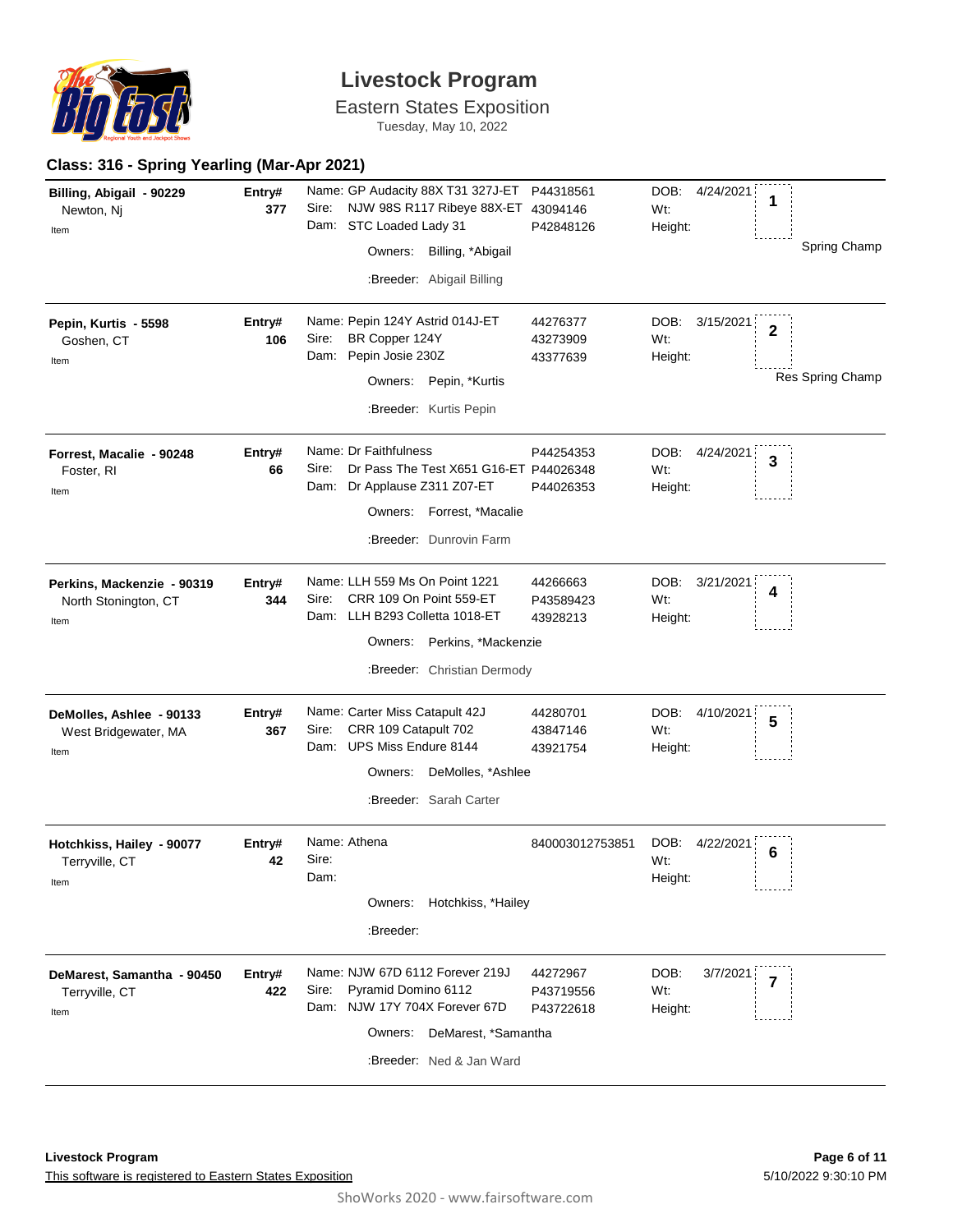

## **Livestock Program**

Eastern States Exposition

Tuesday, May 10, 2022

| Ostrander, Sophia - 90425<br>Sprakers, NY<br>Item | Entry#<br>20 | Name: BR 9024 Victra 31J<br>Sire: Boyd Power Surge 9024<br>Dam: Glenview 4040 Victa G10<br>Owners: Ostrander, *Sophia | P44273367<br>P44004782<br>44051336 | $3/1/2021$ 8<br>DOB:<br>Wt:<br>Height: |  |
|---------------------------------------------------|--------------|-----------------------------------------------------------------------------------------------------------------------|------------------------------------|----------------------------------------|--|
|                                                   |              | :Breeder: Robert P Church                                                                                             |                                    |                                        |  |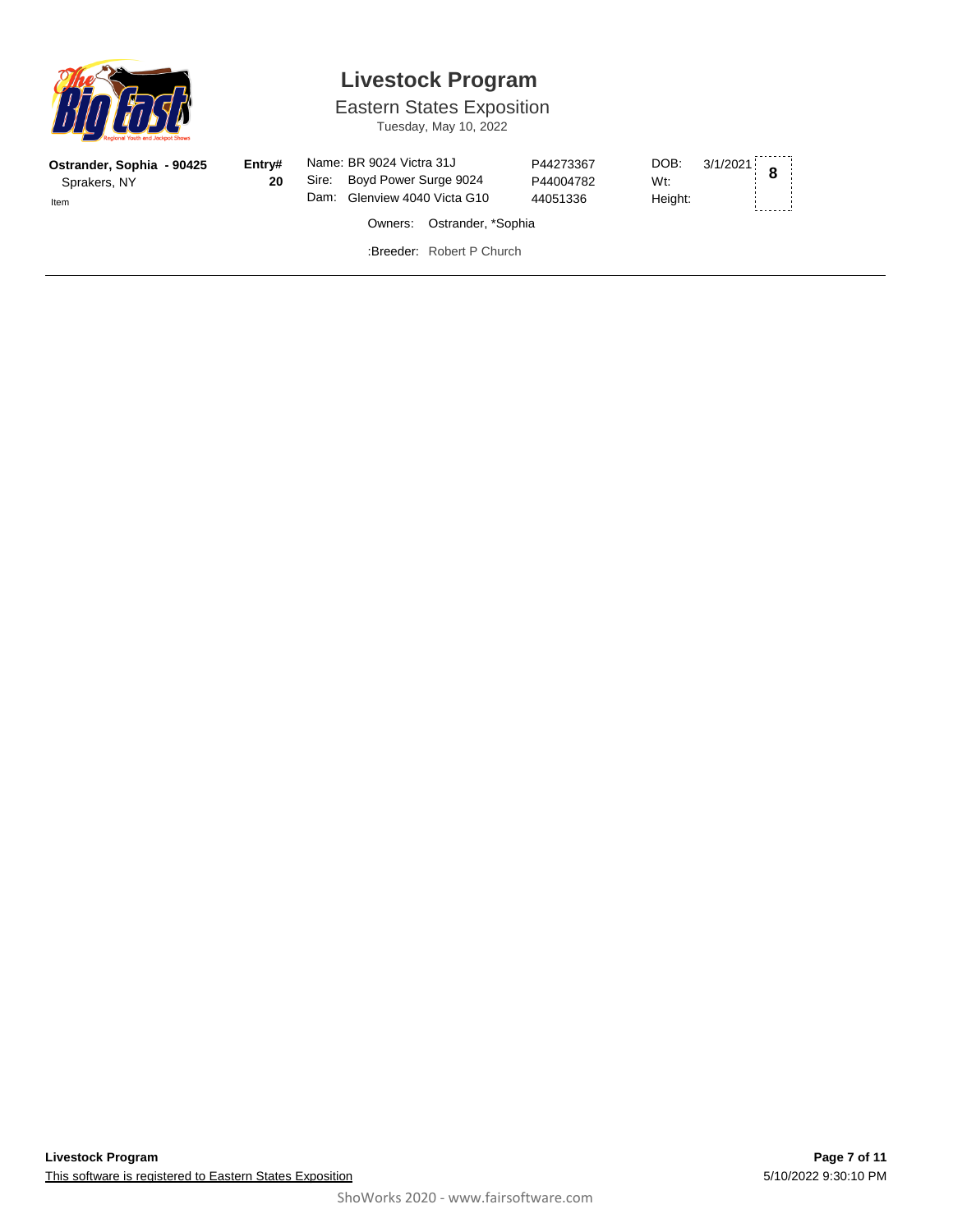

Eastern States Exposition

Tuesday, May 10, 2022

#### **Class: 319 - Jr Yearling (Jan-Feb 2021)**

| Hotchkiss, Hailey - 90077<br>Terryville, CT<br>Item  | Entry#<br>41  | Name: Smore<br>Sire:<br>Dam:<br>Owners: Hotchkiss, *Hailey                                                                                                                | 840003220317241                     | DOB:<br>1/1/2021<br>1<br>Wt:<br>Height:<br>Res Sr & Res Grand Champ |
|------------------------------------------------------|---------------|---------------------------------------------------------------------------------------------------------------------------------------------------------------------------|-------------------------------------|---------------------------------------------------------------------|
|                                                      |               | :Breeder:                                                                                                                                                                 |                                     |                                                                     |
| Pepin, Kurtis - 5598<br>Goshen, CT<br>Item           | Entry#<br>105 | Name: Wildcat Portobello 1899-ET<br>SR Dominate 308F-ET<br>Sire:<br>Wildcat OC Patience 21Z-ET<br>Dam:<br>Owners: Pepin, *Kurtis                                          | 44278606<br>43954712<br>43276921    | DOB:<br>1/28/2021<br>$\overline{2}$<br>Wt:<br>Height:               |
|                                                      |               | :Breeder: Lauren Jones                                                                                                                                                    |                                     |                                                                     |
| Ramsdell, Dawson - 90361<br>Limington, ME<br>Item    | Entry#<br>133 | Name: H WMS Mariah 103-ET<br>Sire:<br>UPS Entice 9365-ET<br>Dam: H MS 0103 Mariah 4488-ET                                                                                 | P44248527<br>P44058137<br>P43482152 | DOB: 2/22/2021<br>$\overline{\mathbf{3}}$<br>Wt:<br>Height:         |
|                                                      |               | Owners: Ramsdell, *Dawson                                                                                                                                                 |                                     |                                                                     |
|                                                      |               | :Breeder: Hoffman Herefords                                                                                                                                               |                                     |                                                                     |
| Camara, Olivia - 90324<br>ACUSHNET, MA<br>Item       | Entry#<br>282 | Name: TBYF Charlotte Flair 111<br>Boyd 31Z Blueprint 6153<br>Sire:<br>Dam: Bofat Hill Lad 6107 Gabby 101F P43999824                                                       | P44224245<br>P43764491              | DOB:<br>1/16/2021<br>4<br>Wt:<br>Height:                            |
|                                                      |               | Owners: Camara, *Olivia                                                                                                                                                   |                                     |                                                                     |
|                                                      |               | :Breeder: Olivia Camara                                                                                                                                                   |                                     |                                                                     |
| Ramsdell, Mackenzie - 90362<br>Limington, ME<br>Item | Entry#<br>129 | Name: RFF Dolly 17J<br>UPS Sensation 2296-ET<br>Sire:<br>Dam: BR Holly 9051                                                                                               | 44241585<br>43311175<br>44013127    | DOB:<br>1/21/2021<br>5<br>Wt:<br>Height:                            |
|                                                      |               | Ramsdell, *Mackenzie<br>Owners:                                                                                                                                           |                                     |                                                                     |
|                                                      |               | :Breeder: Dawson Ramsdell                                                                                                                                                 |                                     |                                                                     |
| DeMarest, Morgan - 90448<br>Terryville, CT<br>Item   | Entry#<br>372 | Name: DJF Kiara 7J-ET<br>BR Belle Aire 6001<br>Sire:<br>Dam: JB Remetee 213                                                                                               | 44274615<br>43724674<br>43056323    | DOB:<br>1/26/2021<br>6<br>Wt:<br>Height:                            |
|                                                      |               | Owners: DeMarest, *Morgan                                                                                                                                                 |                                     |                                                                     |
|                                                      |               | :Breeder: Kaia Howe                                                                                                                                                       |                                     |                                                                     |
| Staub, Hannah - 90440<br>Taneytown, MD<br>Item       | Entry#<br>290 | Name: HGAR Custom Made<br>GARW Mr Custom Made 7056- 43933761<br>Sire:<br>Dam: HP Lambeau 1501 Jane 5171 1 P43872301<br>Owners: Staub, *Hannah<br>:Breeder: Connor McCrumb | P44267425                           | DOB:<br>2/10/2021<br>7<br>Wt:<br>Height:                            |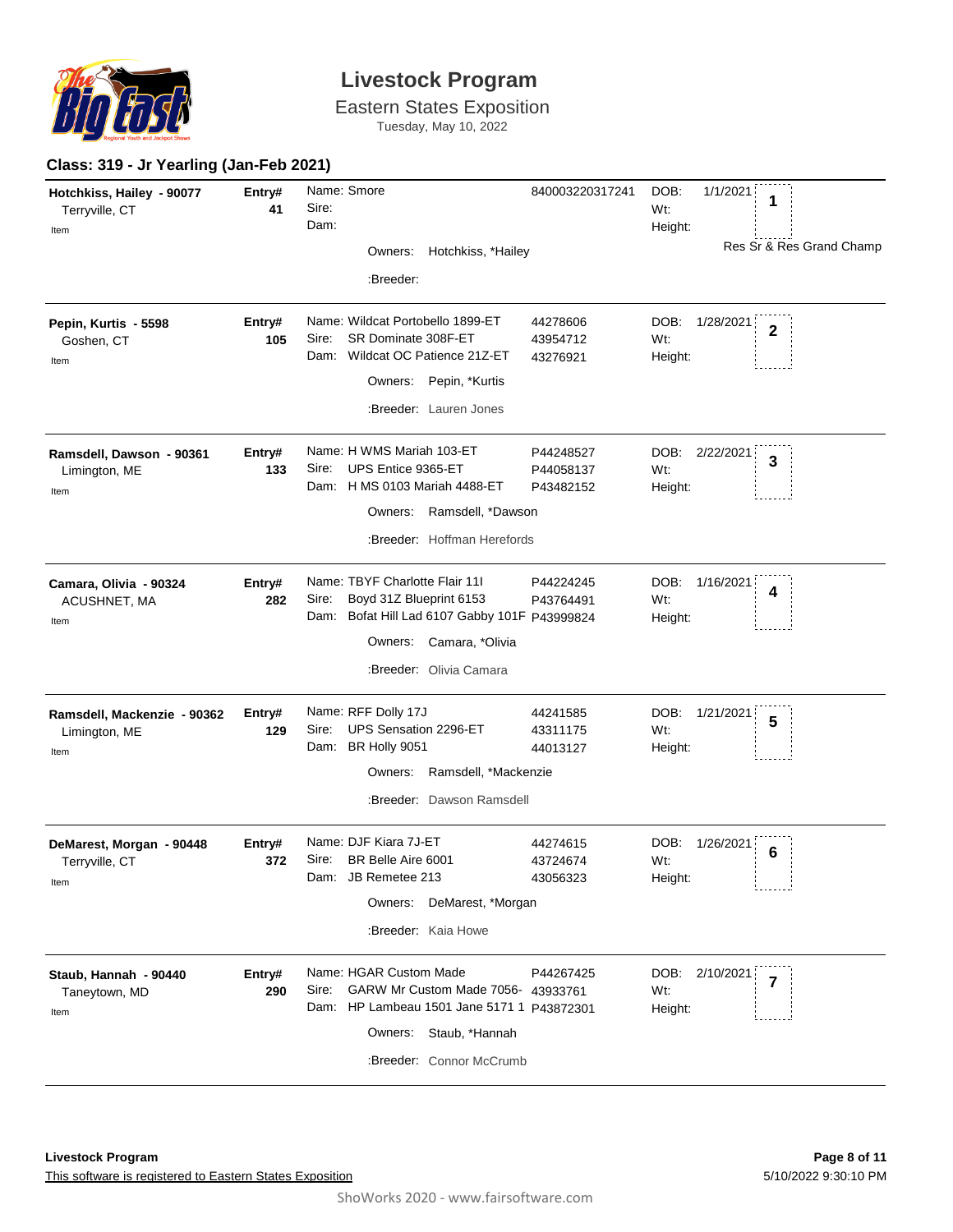

Eastern States Exposition

Tuesday, May 10, 2022

#### **Class: 320 - Sr Yearling (Aug-Dec 2020)**

| Billing, Abigail - 90229<br>Newton, Nj<br>Item             | Entry#<br>378 | Name: GP Miss Behavin DN23 2296 30 P44232829<br>Sire:<br>UPS Sensation 2296-ET<br>Dam:<br><b>MVF Miss Ruby Rose</b><br>Billing, *Abigail<br>Owners:<br>:Breeder: Abigail Billing | 43311175<br>P43776570               | DOB:<br>9/6/2020<br>1<br>Wt:<br>Height:<br>Sr & Grand Champ |
|------------------------------------------------------------|---------------|----------------------------------------------------------------------------------------------------------------------------------------------------------------------------------|-------------------------------------|-------------------------------------------------------------|
| Camara, Olivia - 90324<br>ACUSHNET, MA<br>Item             | Entry#<br>283 | Name: BoFat Hill 14U Dee Too 93H<br>Purple MB Womanizer 14U-ET<br>Sire:<br>WR Miss Dizzy 13<br>Dam:<br>Owners:<br>Camara, *Olivia<br>:Breeder: Harrison Roberts                  | P44225470<br>P42945146<br>P42962235 | DOB:<br>9/21/2020<br>$\overline{2}$<br>Wt:<br>Height:       |
| DeMolles, Brittany - 90051<br>West Bridgewater, MA<br>Item | Entry#<br>360 | Name: KJS Showtime Ms Kelly 72<br>Showtime Fireball 734-ET<br>Sire:<br>Ramsey Kelly 703-ET<br>Dam:<br>DeMolles, *Brittany<br>Owners:<br>:Breeder: Kalin Schrader                 | 44236628<br>43841062<br>43886304    | DOB: 10/23/2020<br>$\overline{3}$<br>Wt:<br>Height:         |
| Gillespie, Aileen - 90365<br>sutton, ma<br>Item            | Entry#<br>217 | Name: BMF B True Nancy<br>ACC Truth Or Dare A24<br>Sire:<br>Dam: SSS Mama Bella 2Z<br>Owners:<br>Gillespie, *Aileen<br>:Breeder: Tristan Dunn                                    | 44233985<br>P43409445<br>P43463503  | DOB:<br>11/5/2020<br>4<br>Wt:<br>Height:                    |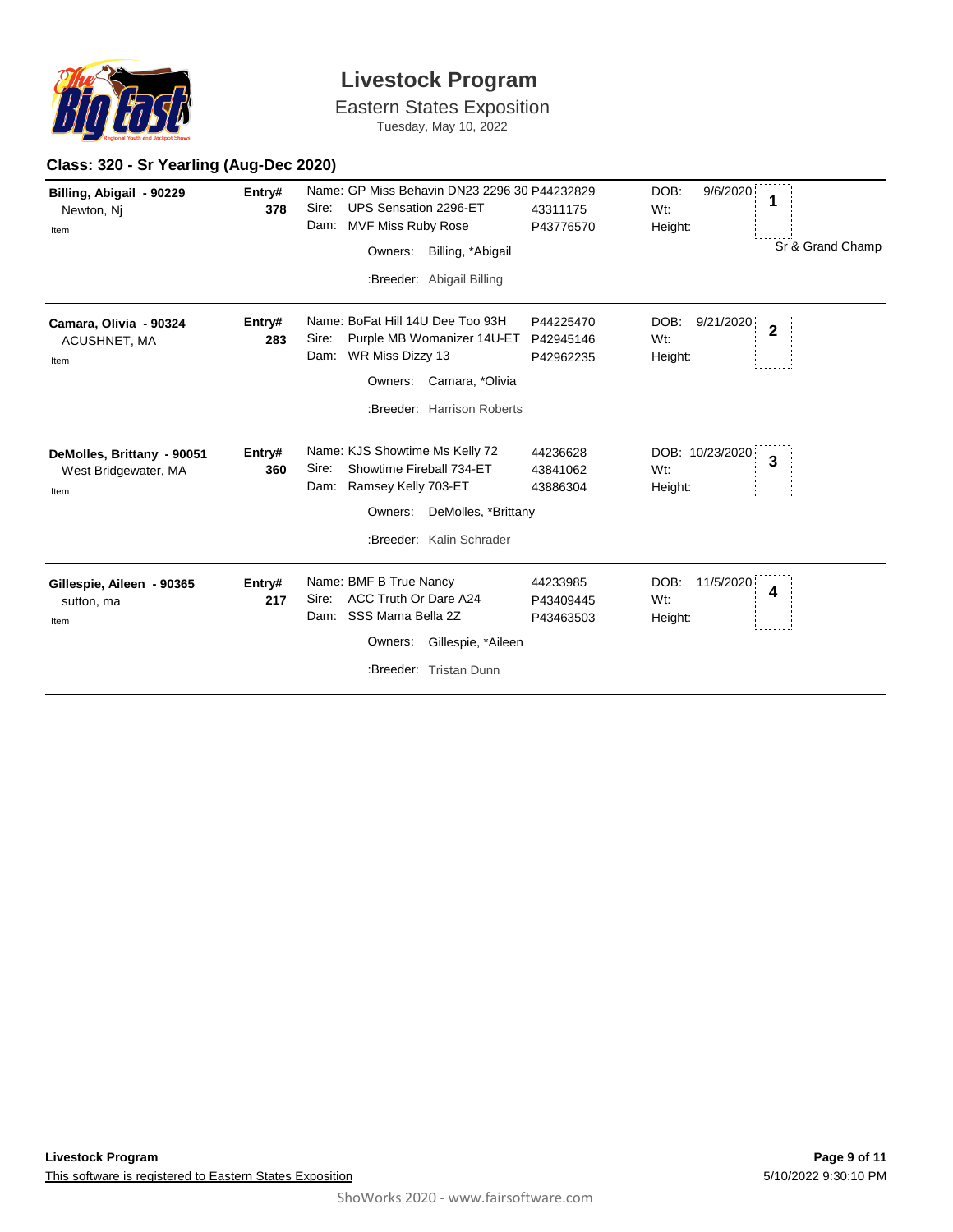

Eastern States Exposition Tuesday, May 10, 2022

### **Class: 328 - B&O Bull Calf (Sept 2021+)**

| Roberts, Harrison - 130<br>Williamsburg, MA<br>Item | Entry#<br>172 | Name: Bofat Hill 8130 Triscuit 121J<br>Sire:<br>EXR Bankroll 8130-ET<br>Dam:<br>Owners:                   | P44328479<br>43899151<br>Bofat Hill Graham Cracker 111E P43881339<br>Roberts, *Harrison | DOB: 12/17/2021<br>Wt:<br>Height: | 1              |
|-----------------------------------------------------|---------------|-----------------------------------------------------------------------------------------------------------|-----------------------------------------------------------------------------------------|-----------------------------------|----------------|
|                                                     |               | :Breeder: Harrison Roberts                                                                                |                                                                                         |                                   |                |
| Camara, Olivia - 90324<br>ACUSHNET, MA<br>Item      | Entry#<br>284 | Name: TBYF Uncle Sam 121J<br>Showtime Flash 509-ET<br>Sire:<br>Dam:<br>Owners:<br>:Breeder: Olivia Camara | P44336574<br>P43622184<br>Bofat Hill Lad 6107 Gabby 101F P43999824<br>Camara, *Olivia   | DOB: 12/27/2021<br>Wt:<br>Height: | $\overline{2}$ |